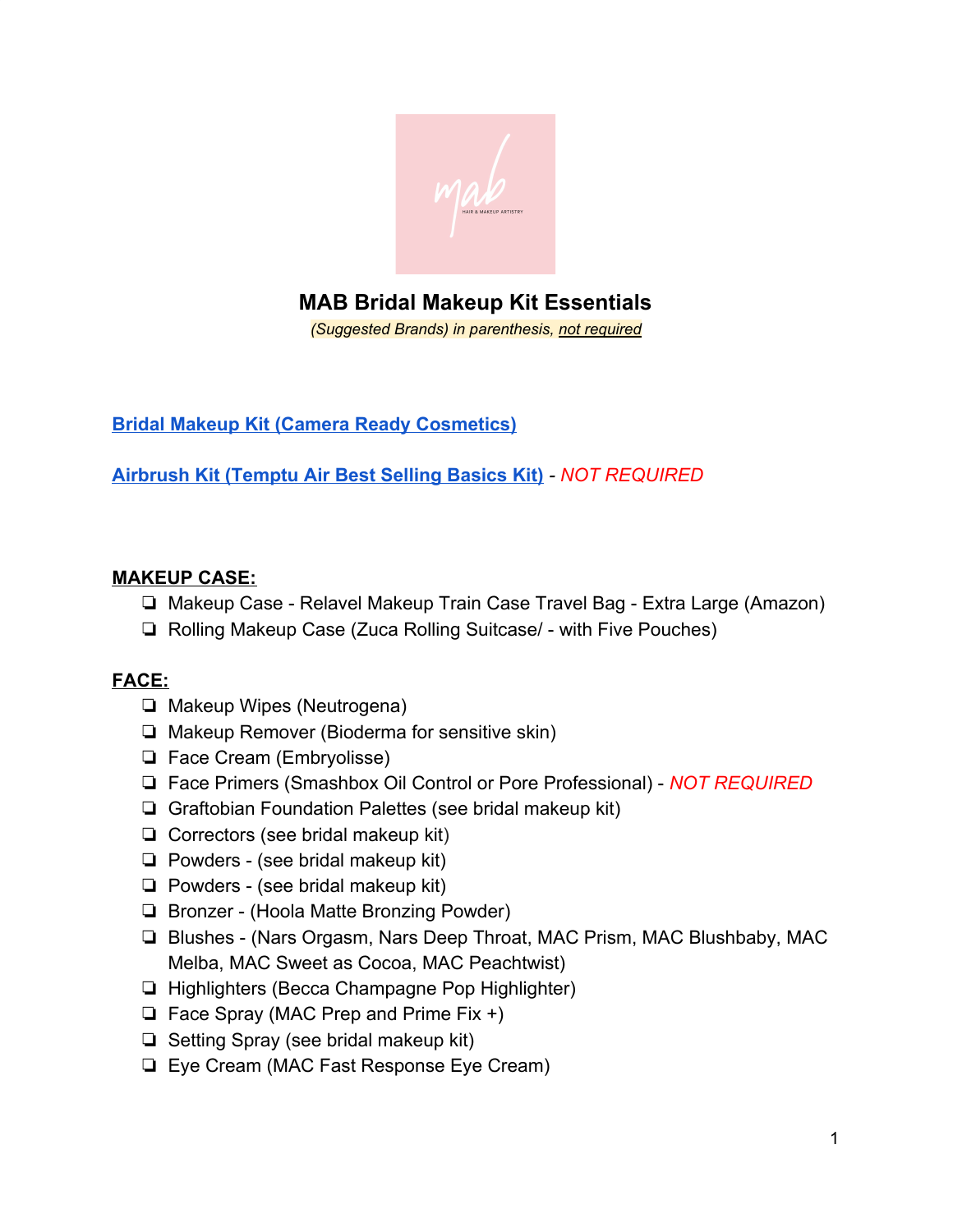# **EYES:**

- ❏ Waterproof Mascaras Black and Brown (L'oreal Voluminous Waterproof Mascara)
- ❏ Mascara wands (see bridal makeup kit)
- ❏ Eye shadow base (MAC Painterly Paint Pot/Groundwork) *NOT REQUIRED*
- ❏ Eye Shadow Palettes (See bridal makeup kit.) More options: Tarte In Bloom, Lorac Unzipped EyeShadow Palette, Urban Decay Naked 2 Palette)
- ❏ Glitter Shadows Great for GLAM! *NOT REQUIRED*
	- ❏ (Stila Glitter and Glow Liquid Eyeshadow Smoky Storm Pewter/Silver)
	- ❏ (Stila Glitter and Glow Liquid Eyeshadow Gold Goddess Yellow/Gold)
	- ❏ (Stila Glitter and Glow Liquid Eyeshadow Kitten Karma Champagne)
	- ❏ (Stila Glitter and Glow Liquid Eyeshadow Diamond Dust Light Silver)
- ❏ Lashes
	- ❏ (110 Natural Lash strips)
	- ❏ (Ardell Demi Wispies)
	- ❏ (Ardell Wispies)
	- ❏ Individuals (Ardell knot free flares in short, medium & long length)
- ❏ DUO Lash adhesive (See bridal makeup kit)
- ❏ Brown Eyeliner (See bridal makeup kit or MAC Coffee)
- ❏ Black Eyeliner (See bridal makeup kit or MAC Feline)
- ❏ Waterproof Liquid or Gel liner in black (See bridal makeup kit or MAC Blacktrack)

## **BROWS:**

- ❏ Clear Brow gel (MAC Clear Brow Gel)
- ❏ Brow Pro Brow Palette (Anastasia Beverly Hills)

## **LIPS:**

- ❏ Lipstick wands (See bridal makeup kit or Amazon)
- ❏ Lip balm or primer (Rosebud Salve or Vaseline)
- ❏ Brown Lip pencil (See Bridal Makeup kit or MAC Spice)
- ❏ Burgundy Lip Pencil (See Bridal Makeup kit or Vino)
- ❏ Red Lip Pencil (See Bridal Makeup kit or MAC Cherry)
- ❏ Plum Lip Pencil (See Bridal Makeup Kit or MAC Plum)
- ❏ Deep Nude Lip Pencil (See Bridal Makeup Kit or Strip Down)
- ❏ Light Nude Lip Pencil (See Bridal Makeup Kit or Subculture)
- ❏ Light Pink Lip Pencil (See Bridal Makeup Kit or Dervish)
- ❏ Lip gloss (MAC Prrr)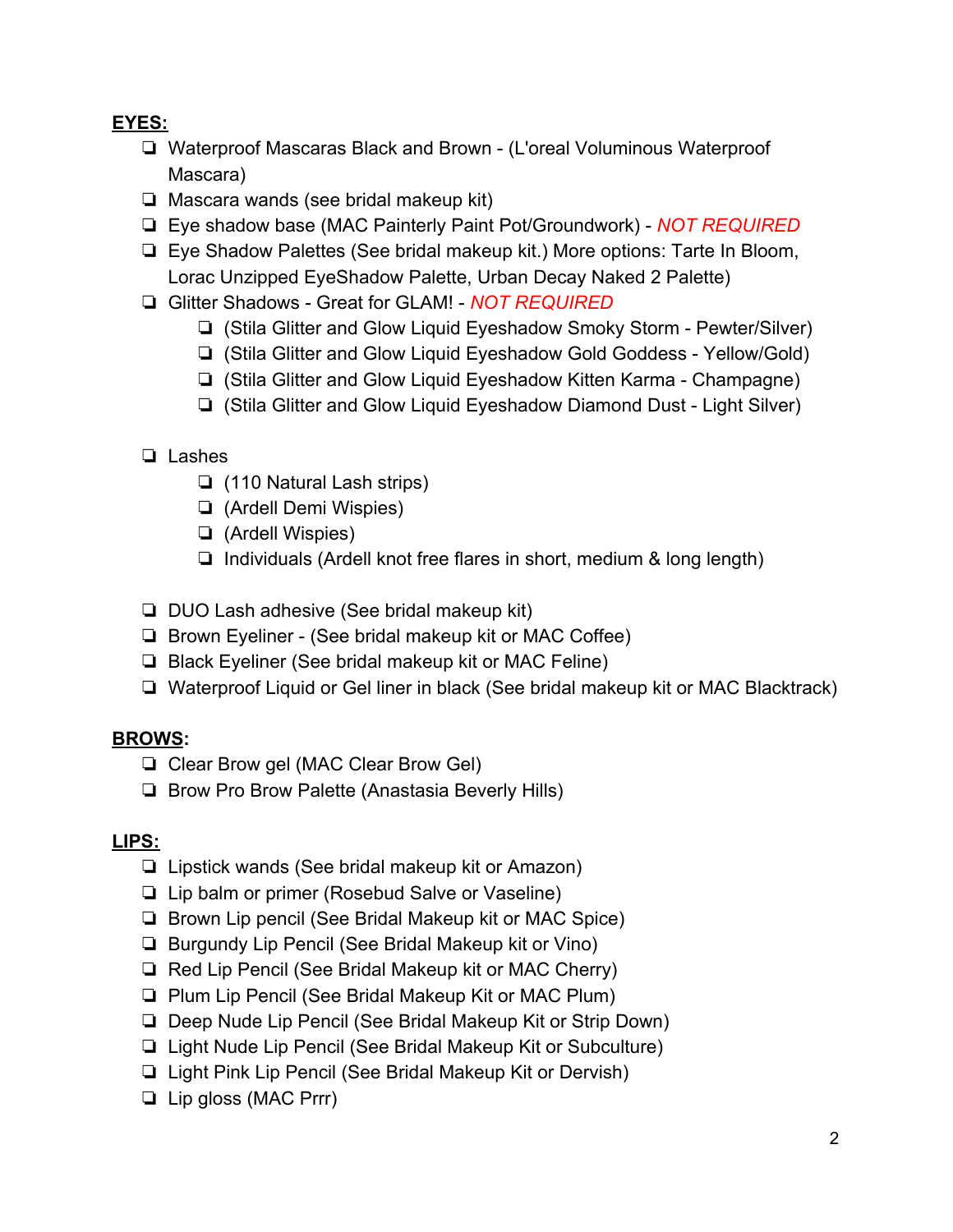- ❏ Lip gloss (MAC Oyster Girl)
- ❏ Lipsticks: (See Bridal Makeup Kit)

#### **MAB FAVORITES:**

- ❏ Light Pink Lipsticks: (MAC Angel, Please Me, Pink Plaid)
- ❏ Reds Lipsticks: (MAC Ruby Woo)
- ❏ Nude Lipsticks: (MAC Honeylove, MAC Kinda sexy, Velvet Teddy)
- ❏ Mauves Lipsticks: (MAC Twig, MAC Captive)
- ❏ Brown Lipsticks: (MAC Spice, MAC Mehr)
- ❏ Deep reds lipsticks: (MAC Diva, MAC Rebel)
- ❏ Peachy lipsticks: (Cosmo, See Sheer)
- ❏ Liquid Mattes: (ABH Crush, Stila Fiore, Stila Patina, Stila Dolce, Stila Rosa, Stila Bellisima, Stila Sheer Ballerina, Stila Beso)

## **BRUSHES:**

- ❏ Sigma Essential Brush Set
- ❏ Sigma Best of Beauty Set
- ❏ MAC INDIVIDUAL BRUSHES:
- ❏ Soft blend brush (MAC 224)
- ❏ Dense blending brush (MAC 217)
- ❏ Smudge brush (MAC 219)
- ❏ Liner brush (MAC 210)
- ❏ Angled brush (MAC 266)
- ❏ Small shader (MAC 239)
- ❏ Large shader (MAC 266)
- ❏ Stippling brush (MAC 187)
- ❏ Beauty Blender/Sponges
- ❏ Blush brush (MAC (190)
- ❏ Large powder brush (MAC 150)
- ❏ Small contour brush (MAC 109)
- ❏ Lip Brush (MAC 316)
- ❏ Dome Brush (Sephora)
- ❏ Foundation Brush (Sephora)